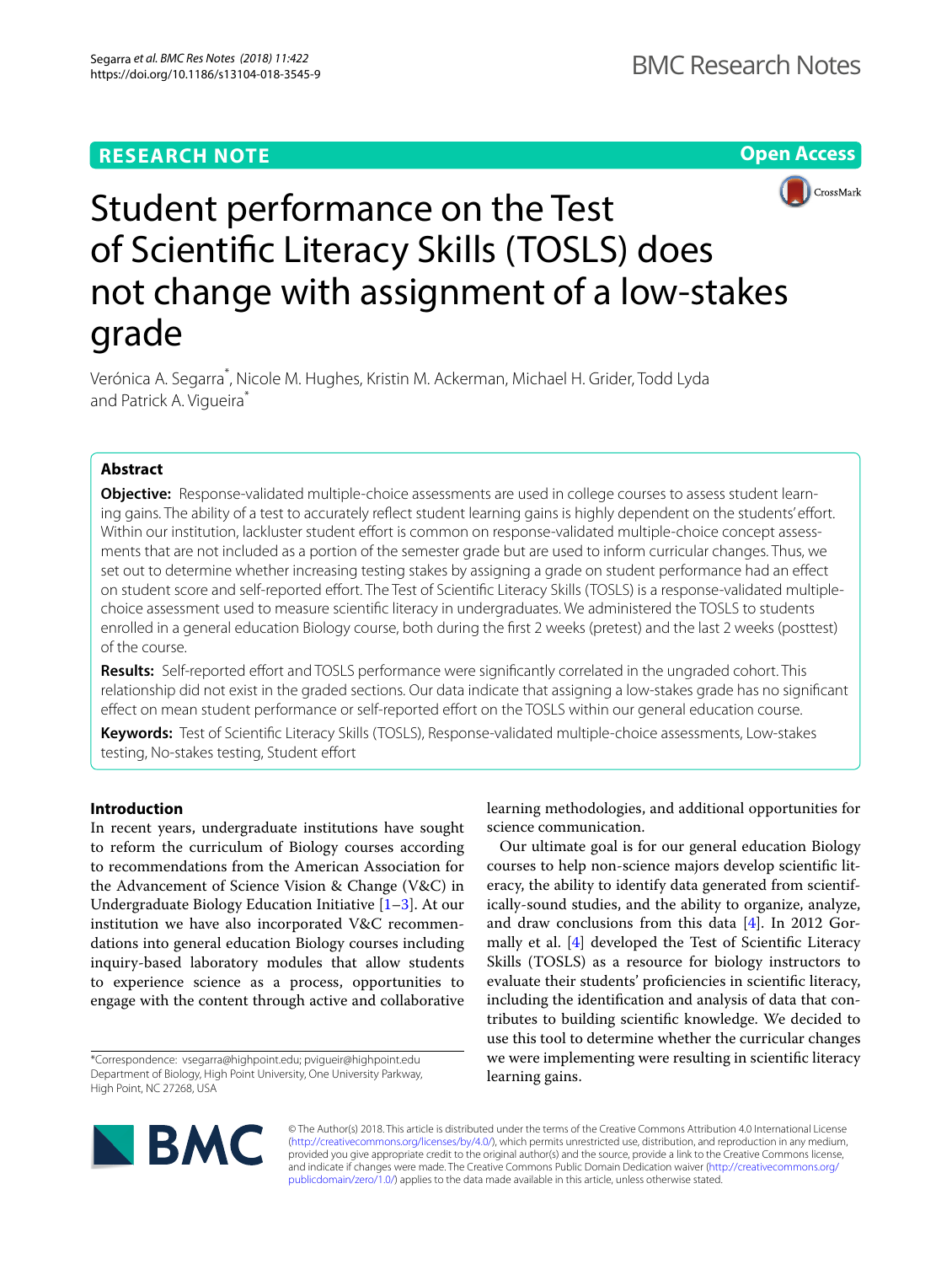Alongside using the TOSLS to assess learning gains related to scientifc literacy, we also wanted to consider the effects of student effort and motivation on TOSLS performance. The ability of an assessment to accurately refect student learning gains is dependent on student effort  $[5-9]$  $[5-9]$ . A student bringing his/her best effort to a test should translate into a performance that accurately refects his/her true abilities and knowledge about the particular subject [[7](#page-4-5)]. Within our institution, lackluster student efort is common on no-stakes standardized assessments that are used by instructors to inform curricular changes but do not contribute to a course grade. While student performance on these assessments has no efect on their course grade, we use their assessment scores to determine whether students have had gains in areas like scientifc literacy. For this reason, we set out to determine whether increasing the testing stakes by assigning a low-stakes grade on TOSLS student performance would have an efect on student score and selfreported efort on the TOSLS. We hypothesized that increasing the stakes for students taking the TOSLS assessment would lead to higher reported student efort and higher student TOSLS scores. In addition, we did not believe that an increase in effort would impact the degree to which the students' TOSLS scores improved in the pretest/posttest analysis.

Before this study, the TOSLS was administered as a nostakes assessment; student performance on the TOSLS was not factored into the course grade and was therefore considered by the students to be of little or no consequence. Under these circumstances, we often noticed what appeared to be a lack of effort from students while taking the TOSLS (e.g. highly abbreviated testing time, obvious distraction, verbal assertion of disinterest). Student efort is known to infuence whether or not a test score reflects a student's abilities and skills in a particular subject  $[10]$ . In fact, student effort can vary more widely in low-stakes testing  $[10]$ . For this reason, we sought to determine the efects of increased testing stakes on selfreported student efort and student TOSLS scores. We designed a controlled experiment in which the TOSLS was administered in a low-sakes testing environment; the TOSLS score was scaled to a mean of 90%, maximum score of 100%, and included as quiz grade (approximately 0.75–3% of the overall course grade). By using this grading policy, we attempted to establish a TOSLS grading policy that minimized testing anxiety in this inherently stressful situation to some students. We anticipated that students in graded sections may experience mild testing anxiety derived from their inability to specifcally study or prepare for the TOSLS content.

# **Main text**

#### **Methods**

#### *Participants*

Participants were volunteer students in a non-majors, general education Biology course at High Point University, NC, USA. Student participant demographics information was collected at the end of the post-assessments in an efort to minimize stereotype threat (Table [1](#page-1-0)). Students under the age of 18 were not allowed to participate in the study. A total of 14 course sections (164

|          |          | Gender       |           |                        |       |        |  |
|----------|----------|--------------|-----------|------------------------|-------|--------|--|
|          |          | Female       |           | Male                   |       | Other  |  |
| No grade |          | 68           |           | 15                     |       | 0      |  |
| Grade    |          | 57           |           | 24                     |       | 0      |  |
| Total    |          | 125          |           | 39                     |       | 0      |  |
|          | Race     |              |           |                        |       |        |  |
|          | Asian    | <b>Black</b> | Hispanic  | <b>Native American</b> | White | Other  |  |
| No grade | 2        | 10           | $\Omega$  | $\Omega$               | 71    | 0      |  |
| Grade    | 2        | 6            | 6         |                        | 65    |        |  |
| Total    | 4        | 16           | 6         |                        | 136   |        |  |
|          | Class    |              |           |                        |       |        |  |
|          | Freshman |              | Sophomore | Junior                 |       | Senior |  |
| No grade | 56       |              | 21        | 5                      |       |        |  |
| Grade    | 48       |              | 25        | 4                      |       |        |  |
| Total    | 104      |              | 46        | 9                      |       | 5      |  |

<span id="page-1-0"></span>**Table 1 Demographic and class standing of participants in this study**

Numbers correspond to number of individuals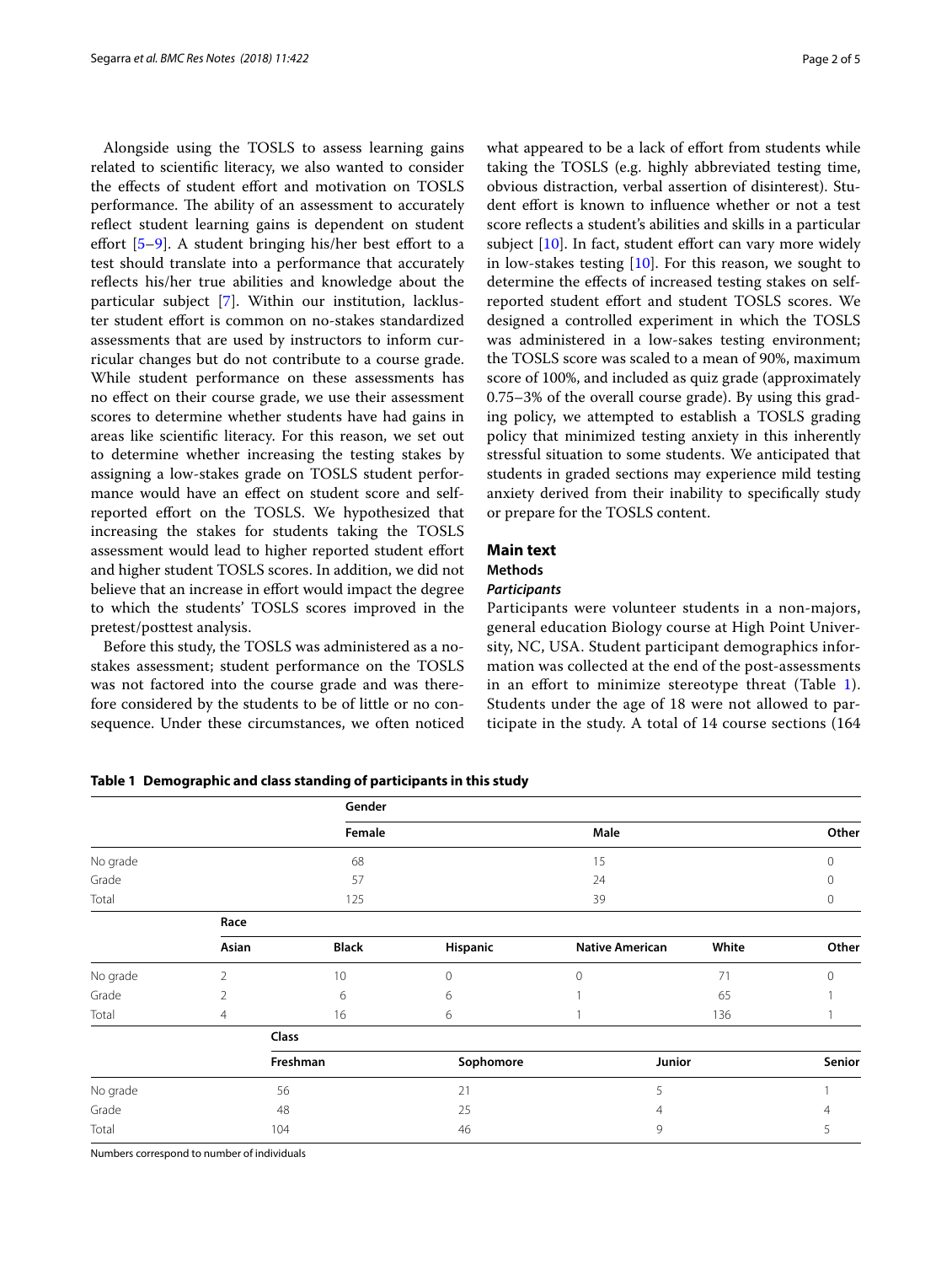students) participated in this study. Only data from consenting students that completed both the pretest and posttest were included in our analyses. These sections were taught by fve instructors in the fall semester of 2015 and the spring semester of 2017. 7 of these sections (83 students) were not assigned a grade for their TOSLS performance, while 7 of these sections (81 students) were assigned a grade for their TOSLS performance. In order to minimize the impact of inter-instructor variability on our study, individual instructors were assigned nearly equal numbers of graded and non-graded sections.

## *Data collection*

The TOSLS assessment was administered to participants in a pretest/posttest format in the frst and last meetings of the laboratory course component of a nonmajors, general education Biology course at High Point University, NC, USA. The TOSLS was administered using the *Qualtrics* (Provo, Utah, US) software system on the students' personal laptop or tablet computers. The TOSLS contains 28 multiple choice questions with a time limit of 35 min. Following a brief introduction to the assessment instrument and our study, students simultaneously initiated the timed portion of the test and were given a verbal notifcation when 5 min remained in the testing period. Immediately following the completion of the TOSLS, all students were asked to complete a short survey that contained questions related to effort. We collected data on student effort by asking students the following radio button style question upon the completion of the TOSLS assessment: On a scale of 0–10 indicate the level of efort you exerted on this assessment  $(0=$  none,  $10=$  maximum effort). Self-reported effort values are an effective way to measure efort, yielding similar values to other methods such as response time efort (RTE) [\[11\]](#page-4-7).

<span id="page-2-0"></span>Prior to the initiation of the test, students in graded sections were informed that the percentage of correct answers from the TOSLS assessment would count as a quiz grade (approximately 0.75–3% of the overall course grade). Because the students would not be given the opportunity to prepare for the TOSLS, we expected to encounter some testing anxiety amongst the grade-conscious members of the class. In an efort to minimize the detrimental efects of testing anxiety, we announced our grading plan to scale the mean score of each section to 90%, with a maximum score of 100%. In both graded and ungraded sections, students were verbally encouraged to take the test seriously by emphasizing the importance of the TOSLS assessment to departmental and universitylevel curricular decisions.

#### *Data analysis*

These experiments and their analysis were not blinded/ randomized. Data were tested for normality using Shapiro–Wilk test using JMP (Statistical Analysis Software, Cary, NC), and normality was determined as  $P > 0.05$ . When data were not normally distributed and could not be transformed to achieve normality, non-parametric analyses were used.

Mean test scores were compared using a mixed repeated-measures ANOVA in SPSS (SPSS Inc., Chicago, IL, USA). Grade condition (grade/no grade) was used as the between-subjects factor, and test condition (pretest/posttest) as the within-subjects factor. The interaction between grade and test condition was also tested in the same model. One-tailed, paired t-tests were used as *post-hoc* tests to determine which group(s) showed signifcant gains between the pretest and posttest. Mean efort on the pretest and posttest for the grade/no grade groups was compared using Kruskal– Wallis test in StatsDirect (StatsDirect, Cheshire, UK).

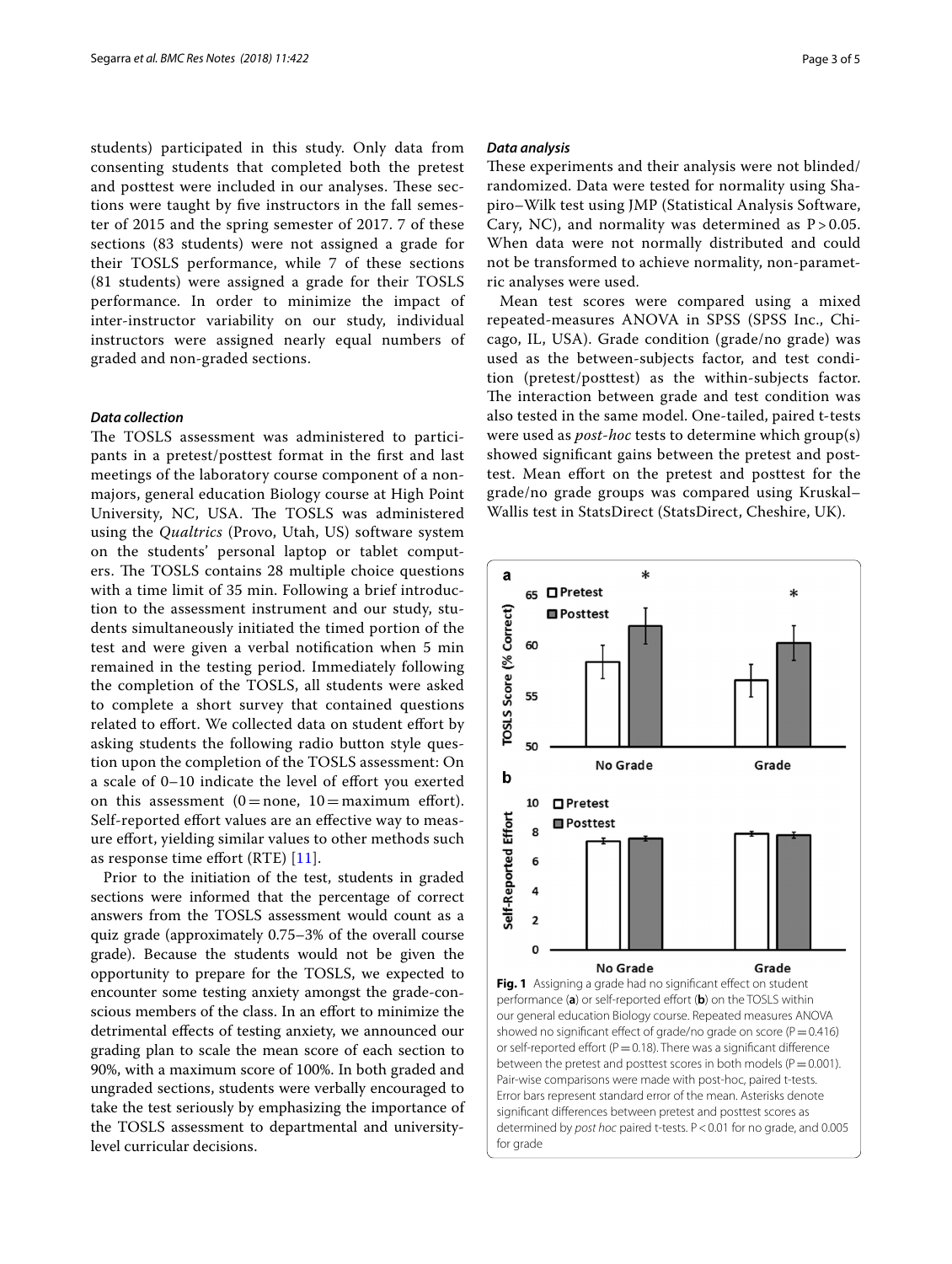

<span id="page-3-0"></span>A non-parametric linear regression was used to examine the correlation between efort and test score for each of the four groups (grade/no grade and pretest/posttest) using StatsDirect software. In all analyses, P values less than 0.05 were considered signifcant.

# **Results**

Pre and post-scores for both groups were normally distributed. There was no significant effect of grade condition (grade/no grade) on test score ( $F(1,162)=0.665$ ,  $P = 0.416$ ). There was a significant effect of test condition (pretest/posttest) on test scores  $(F(1,162)=12.2,$  $P=0.001$ ), with posttests being significantly higher than pretests. There was no significant interaction efect of grade condition (grade/no grade) and test condition (pretest/posttest) on test score  $(F(1,162)=0.004,$  $P=0.949$ ). Paired t-tests showed that both grade and no grade groups showed signifcant gains between the pretest and posttest ( $P < 0.01$  for no grade,  $P = 0.005$ for grade).

There was no significant difference in effort reported by students in any of the four test groups (Fig. [1](#page-2-0)b;  $P = 0.18$ ).

## **Discussion**

We use the TOSLS assessment every semester to measure student gains in scientifc literacy in the context of our general education Biology courses. In general,

this is done by administering a pre-semester and postsemester TOSLS assessment and looking for a statistically signifcant increase in mean student scores. We use this data to inform curricular changes and innovations that favor gains in scientifc literacy.

We saw no diference in the average student TOSLS scores (Fig. [1a](#page-2-0)) or self-reported student effort (Fig. [1](#page-2-0)b) when comparing the sections that received a grade and those that did not. These data indicate that assigning a grade had no signifcant efect on mean student performance or student self-reported efort on the TOSLS within our general education course in the context of the described TOSLS grading policy. Interestingly, we found that there was a signifcant, positive correlation between self-reported efort and test score in both the pretest and posttest groups in the ungraded cohort (Fig. [2a](#page-3-0), b). However, this relationship was absent in the graded sections (Fig.  $2c$  $2c$ , d). While our study did not include an assessment of testing anxiety, it is a welldocumented phenomenon that has been reported to reduce testing performance  $[12]$  $[12]$ . Thus, stress derived from our grading policy and resulting reduction in testing performance could account for the lack of association between self-reported effort and TOSLS performance in the graded cohort.

Alternative TOSLS grading policies that could be tested in the future include not curving the quiz at all, increasing the portion of the course grade that relies